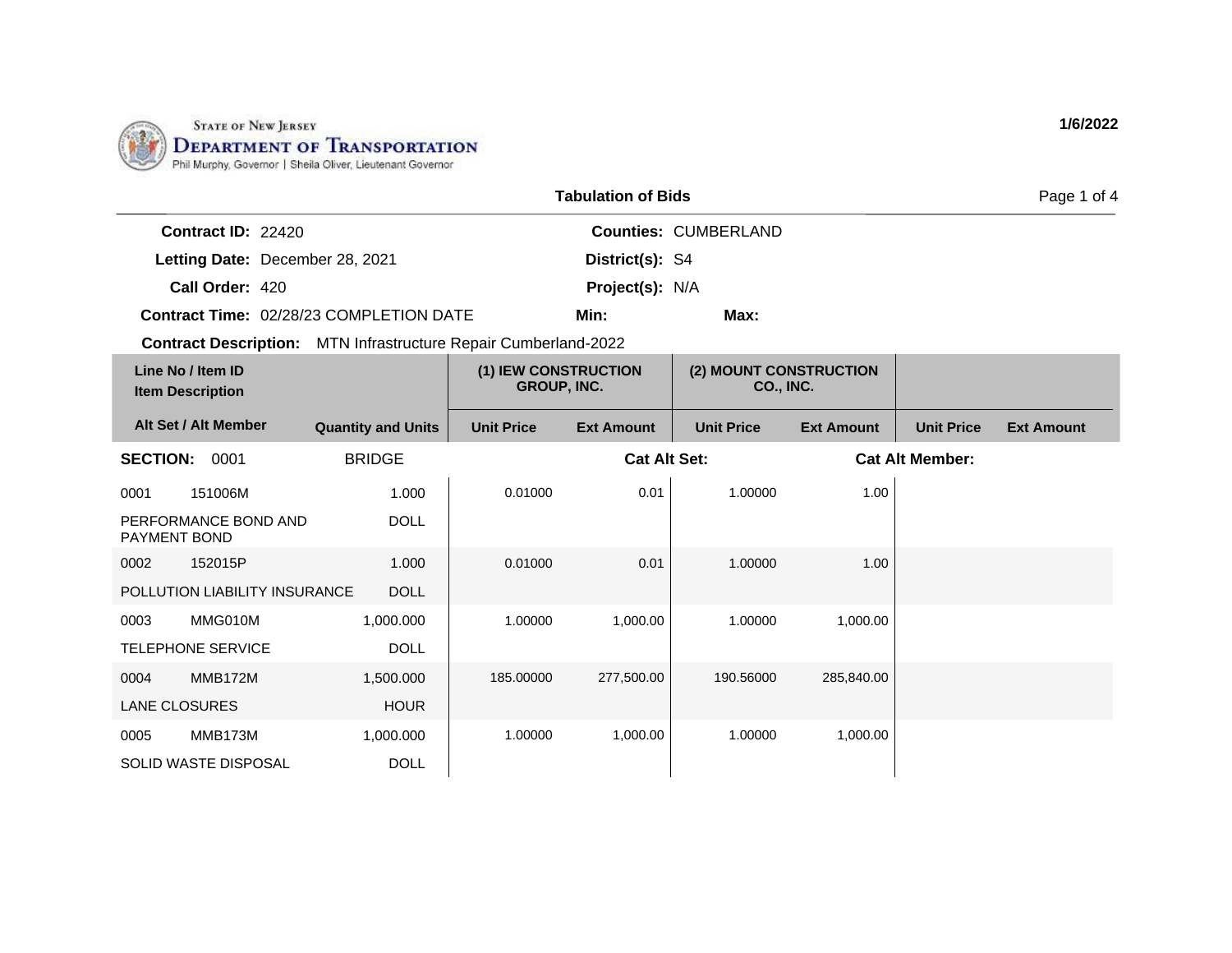

| <b>Tabulation of Bids</b>                                              |                           |                                            |                     |                                     |                   |                        | Page 2 of 4       |
|------------------------------------------------------------------------|---------------------------|--------------------------------------------|---------------------|-------------------------------------|-------------------|------------------------|-------------------|
| Contract ID: 22420                                                     |                           |                                            |                     | <b>Counties: CUMBERLAND</b>         |                   |                        |                   |
| Letting Date: December 28, 2021                                        |                           |                                            | District(s): S4     |                                     |                   |                        |                   |
| Call Order: 420                                                        |                           |                                            | Project(s): N/A     |                                     |                   |                        |                   |
| <b>Contract Time: 02/28/23 COMPLETION DATE</b>                         |                           |                                            | Min:                | Max:                                |                   |                        |                   |
| <b>Contract Description:</b> MTN Infrastructure Repair Cumberland-2022 |                           |                                            |                     |                                     |                   |                        |                   |
| Line No / Item ID<br><b>Item Description</b>                           |                           | (1) IEW CONSTRUCTION<br><b>GROUP, INC.</b> |                     | (2) MOUNT CONSTRUCTION<br>CO., INC. |                   |                        |                   |
| Alt Set / Alt Member                                                   | <b>Quantity and Units</b> | <b>Unit Price</b>                          | <b>Ext Amount</b>   | <b>Unit Price</b>                   | <b>Ext Amount</b> | <b>Unit Price</b>      | <b>Ext Amount</b> |
| <b>SECTION:</b><br>0001                                                | <b>BRIDGE</b>             |                                            | <b>Cat Alt Set:</b> |                                     |                   | <b>Cat Alt Member:</b> |                   |
| 0006<br>202024M                                                        | 80.000                    | 50.00000                                   | 4,000.00            | 65.00000                            | 5,200.00          |                        |                   |
| DISPOSAL OF REGULATED<br><b>MATERIAL</b>                               | T                         |                                            |                     |                                     |                   |                        |                   |
| MMG064M<br>0007                                                        | 50,000.000                | 1.00000                                    | 50,000.00           | 1.00000                             | 50,000.00         |                        |                   |
| DISPOSAL OF REGULATED<br>MATERIAL, HAZARDOUS                           | <b>DOLL</b>               |                                            |                     |                                     |                   |                        |                   |
| 109006M<br>0008                                                        | 200,000.000               | 1.00000                                    | 200,000.00          | 1.00000                             | 200,000.00        |                        |                   |
| <b>FORCE ACCOUNT</b>                                                   | <b>DOLL</b>               |                                            |                     |                                     |                   |                        |                   |
| MMB186M<br>0009                                                        | 700.000                   | 560.00000                                  | 392,000.00          | 575.02000                           | 402,514.00        |                        |                   |
| LABOR CREW, CONCRETE                                                   | <b>HOUR</b>               |                                            |                     |                                     |                   |                        |                   |
| <b>MMB186M</b><br>0010                                                 | 700.000                   | 438.00000                                  | 306,600.00          | 450.00000                           | 315,000.00        |                        |                   |
| LABOR CREW, STEEL                                                      | <b>HOUR</b>               |                                            |                     |                                     |                   |                        |                   |

**1/6/2022**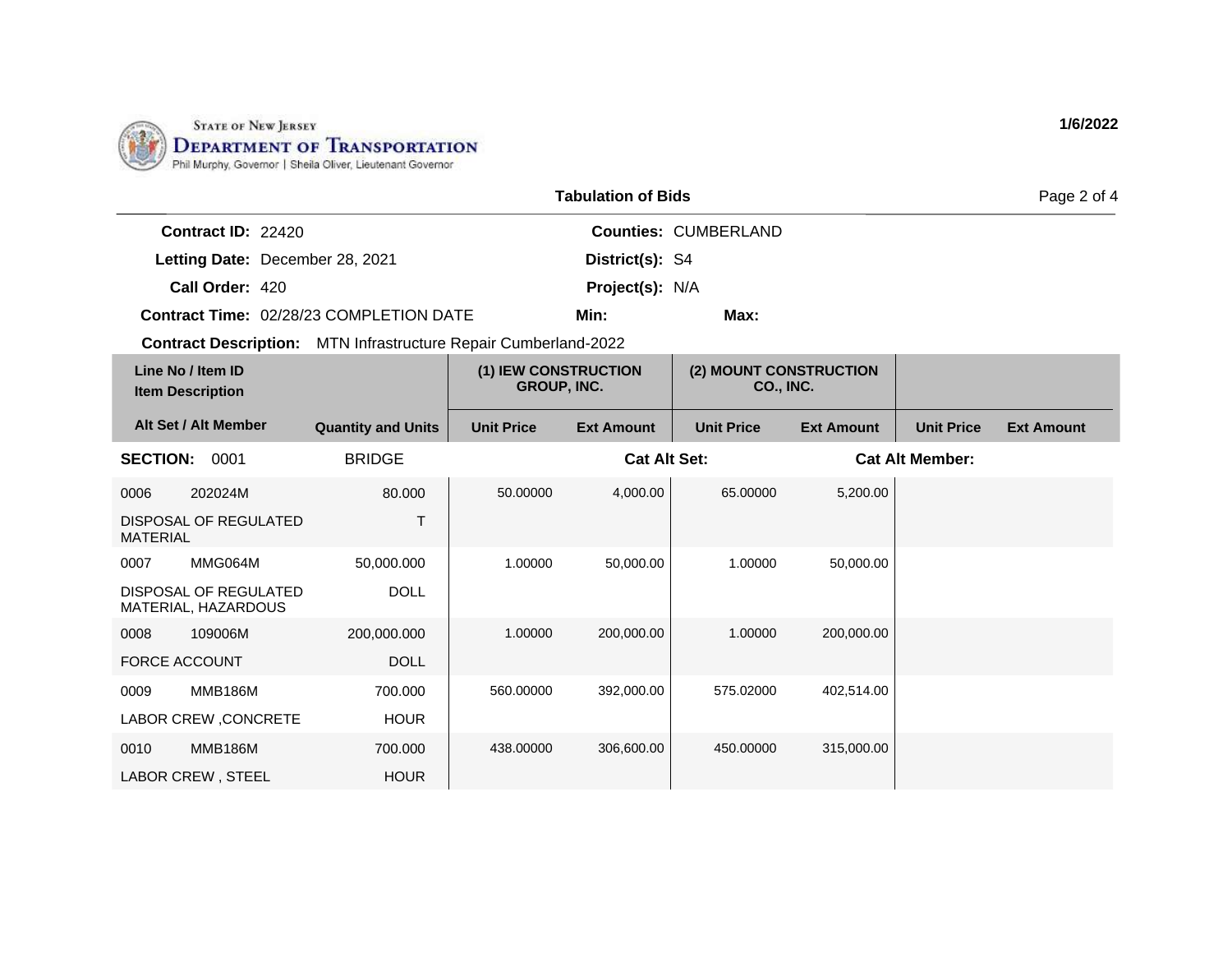

| <b>Tabulation of Bids</b>                                              |                           |                                            |                     |                                     |                   |                        | Page 3 of 4       |
|------------------------------------------------------------------------|---------------------------|--------------------------------------------|---------------------|-------------------------------------|-------------------|------------------------|-------------------|
| Contract ID: 22420                                                     |                           |                                            |                     | <b>Counties: CUMBERLAND</b>         |                   |                        |                   |
| Letting Date: December 28, 2021                                        |                           |                                            | District(s): S4     |                                     |                   |                        |                   |
| Call Order: 420                                                        |                           |                                            | Project(s): N/A     |                                     |                   |                        |                   |
| <b>Contract Time: 02/28/23 COMPLETION DATE</b>                         |                           |                                            | Min:                | Max:                                |                   |                        |                   |
| <b>Contract Description:</b> MTN Infrastructure Repair Cumberland-2022 |                           |                                            |                     |                                     |                   |                        |                   |
| Line No / Item ID<br><b>Item Description</b>                           |                           | (1) IEW CONSTRUCTION<br><b>GROUP, INC.</b> |                     | (2) MOUNT CONSTRUCTION<br>CO., INC. |                   |                        |                   |
| Alt Set / Alt Member                                                   | <b>Quantity and Units</b> | <b>Unit Price</b>                          | <b>Ext Amount</b>   | <b>Unit Price</b>                   | <b>Ext Amount</b> | <b>Unit Price</b>      | <b>Ext Amount</b> |
| <b>SECTION: 0001</b>                                                   | <b>BRIDGE</b>             |                                            | <b>Cat Alt Set:</b> |                                     |                   | <b>Cat Alt Member:</b> |                   |
| <b>MMB186M</b><br>0011                                                 | 700.000                   | 262.00000                                  | 183,400.00          | 255.00000                           | 178,500.00        |                        |                   |
| LABOR CREW, WELDING                                                    | <b>HOUR</b>               |                                            |                     |                                     |                   |                        |                   |
| <b>MMB186M</b><br>0012                                                 | 700.000                   | 556.00000                                  | 389,200.00          | 595.00000                           | 416,500.00        |                        |                   |
| LABOR CREW, STORMWATER                                                 | <b>HOUR</b>               |                                            |                     |                                     |                   |                        |                   |
| <b>MMB186M</b><br>0013                                                 | 700.000                   | 630.00000                                  | 441,000.00          | 585.00000                           | 409,500.00        |                        |                   |
| LABOR CREW, VIDEO<br><b>INSPECTION AND CLEANING</b>                    | <b>HOUR</b>               |                                            |                     |                                     |                   |                        |                   |
| MMG078M<br>0014                                                        | 400.000                   | 148.00000                                  | 59,200.00           | 125.00000                           | 50.000.00         |                        |                   |
| <b>TRUCK DRIVER</b>                                                    | <b>HOUR</b>               |                                            |                     |                                     |                   |                        |                   |
| <b>MMB186M</b><br>0015                                                 | 325.000                   | 355.00000                                  | 115,375.00          | 385.00000                           | 125,125.00        |                        |                   |
| LABOR CREW, DIVING                                                     | <b>HOUR</b>               |                                            |                     |                                     |                   |                        |                   |
| <b>MMB186M</b><br>0016                                                 | 700.000                   | 569.00000                                  | 398,300.00          | 600.00000                           | 420,000.00        |                        |                   |
| <b>LABOR CREW, TIMBER</b>                                              | <b>HOUR</b>               |                                            |                     |                                     |                   |                        |                   |

**1/6/2022**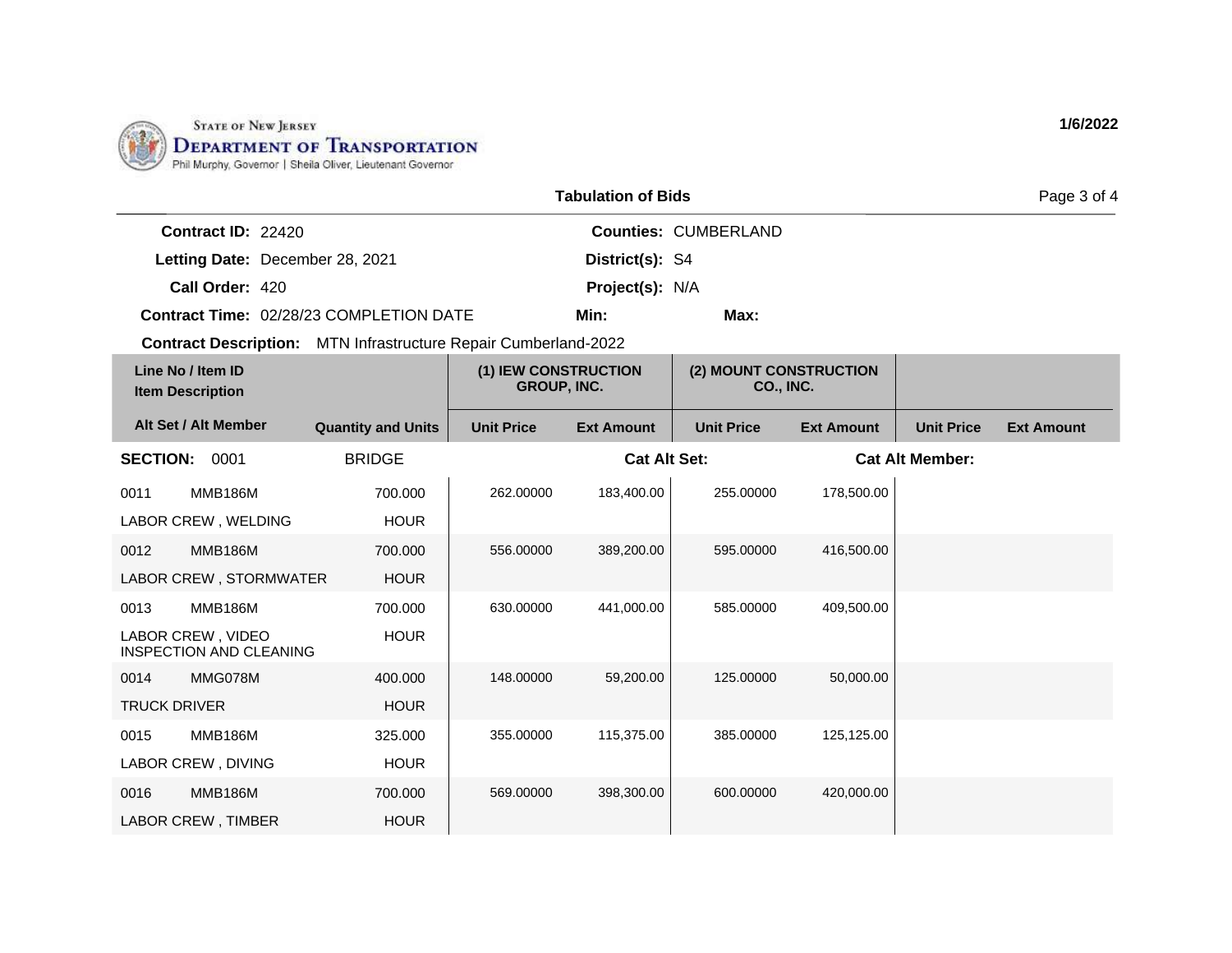

| <b>Tabulation of Bids</b> |                                              |                                                                        |                                            |                     |                                            |                   | Page 4 of 4            |                   |
|---------------------------|----------------------------------------------|------------------------------------------------------------------------|--------------------------------------------|---------------------|--------------------------------------------|-------------------|------------------------|-------------------|
|                           | Contract ID: 22420                           |                                                                        |                                            |                     | <b>Counties: CUMBERLAND</b>                |                   |                        |                   |
|                           | Letting Date: December 28, 2021              |                                                                        |                                            | District(s): S4     |                                            |                   |                        |                   |
|                           | Call Order: 420                              |                                                                        |                                            | Project(s): N/A     |                                            |                   |                        |                   |
|                           |                                              | <b>Contract Time: 02/28/23 COMPLETION DATE</b>                         |                                            | Min:                | Max:                                       |                   |                        |                   |
|                           |                                              | <b>Contract Description:</b> MTN Infrastructure Repair Cumberland-2022 |                                            |                     |                                            |                   |                        |                   |
|                           | Line No / Item ID<br><b>Item Description</b> |                                                                        | (1) IEW CONSTRUCTION<br><b>GROUP, INC.</b> |                     | (2) MOUNT CONSTRUCTION<br><b>CO., INC.</b> |                   |                        |                   |
|                           | Alt Set / Alt Member                         | <b>Quantity and Units</b>                                              | <b>Unit Price</b>                          | <b>Ext Amount</b>   | <b>Unit Price</b>                          | <b>Ext Amount</b> | <b>Unit Price</b>      | <b>Ext Amount</b> |
| <b>SECTION:</b>           | 0001                                         | <b>BRIDGE</b>                                                          |                                            | <b>Cat Alt Set:</b> |                                            |                   | <b>Cat Alt Member:</b> |                   |
| 0017                      | MMG054M                                      | 350.000                                                                | 89.00000                                   | 31,150.00           | 95.00000                                   | 33,250.00         |                        |                   |
| WORKER, TYPE "A"          |                                              | <b>HOUR</b>                                                            |                                            |                     |                                            |                   |                        |                   |
| 0018                      | MMG057M                                      | 350.000                                                                | 145.00000                                  | 50,750.00           | 125.00000                                  | 43,750.00         |                        |                   |
| <b>WORKER, TYPE "B"</b>   |                                              | <b>HOUR</b>                                                            |                                            |                     |                                            |                   |                        |                   |
| 0019                      | MMB092M                                      | 250.000                                                                | 125.00000                                  | 31,250.00           | 125.00000                                  | 31,250.00         |                        |                   |
|                           | <b>CREW COORDINATOR</b>                      | <b>HOUR</b>                                                            |                                            |                     |                                            |                   |                        |                   |
| 0020                      | MMG025M                                      | 20,000.000                                                             | 1.00000                                    | 20,000.00           | 1.00000                                    | 20,000.00         |                        |                   |
|                           | OVERTIME DIFFERENTIAL (OD)                   | <b>DOLL</b>                                                            |                                            |                     |                                            |                   |                        |                   |
|                           | <b>Section Totals:</b>                       |                                                                        |                                            | \$2,951,725.02      |                                            | \$2,988,431.00    |                        |                   |
| <b>Contract Totals</b>    |                                              |                                                                        |                                            | \$2,951,725.02      |                                            | \$2,988,431.00    |                        |                   |
|                           |                                              | <b>Cost Plus Time Totals</b>                                           |                                            | \$2,951,725.02      |                                            | \$2,988,431.00    |                        |                   |

**( ) indicates item is bid as Lump Sum**

**1/6/2022**